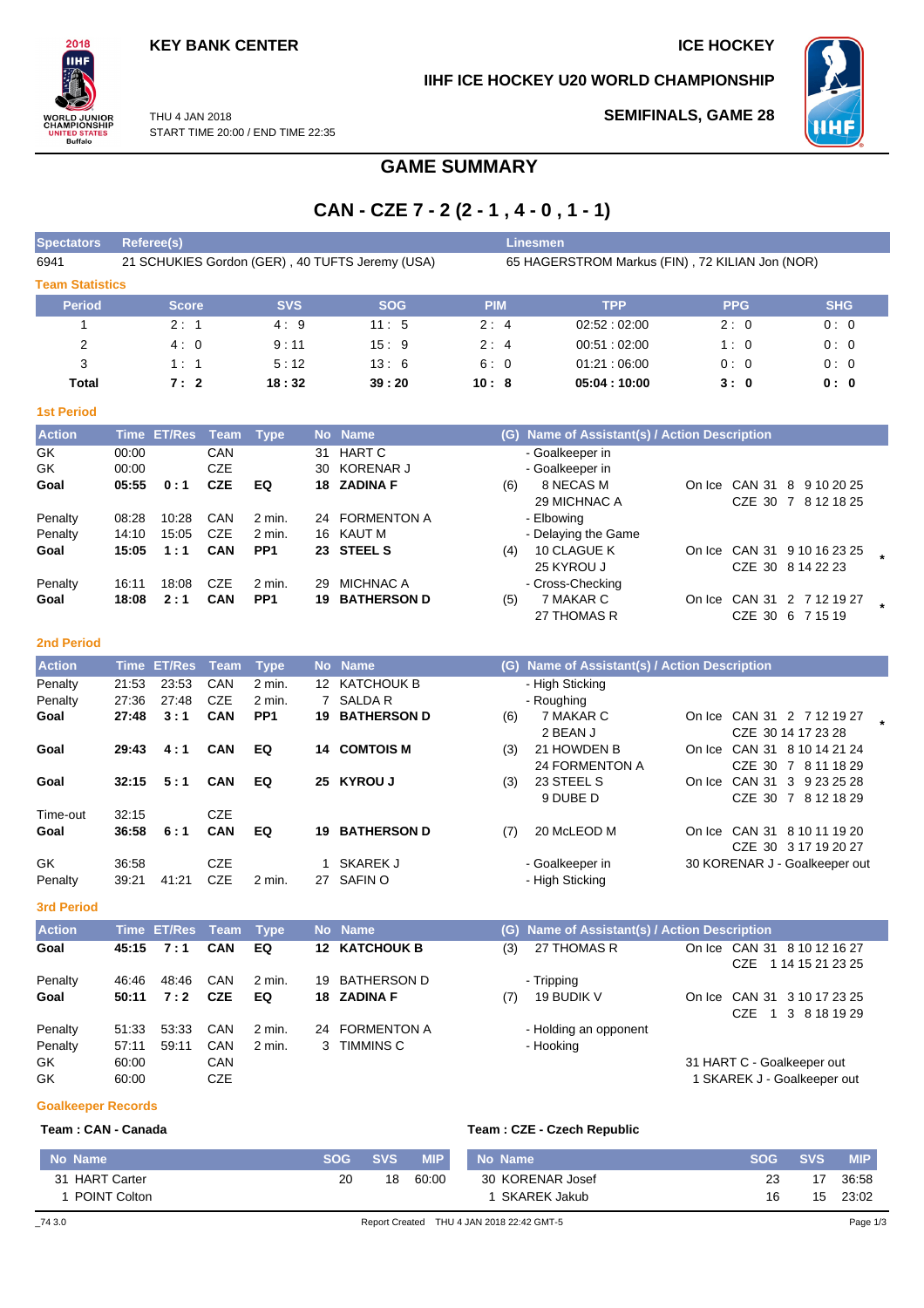## **KEY BANK CENTER ICE HOCKEY**



**IIHF ICE HOCKEY U20 WORLD CHAMPIONSHIP**



THU 4 JAN 2018 START TIME 20:00 / END TIME 22:35

## **SEMIFINALS, GAME 28**

| <b>Game Statistics</b> |  |
|------------------------|--|
| Team : CAN (red)       |  |

|             | Head Coach : DUCHARME Dominique |          |             |                |                |                | <b>Shots on Goal</b> |                      |          | Time on Ice  |                |                |         |          |      |                |                |           |            |            |            |
|-------------|---------------------------------|----------|-------------|----------------|----------------|----------------|----------------------|----------------------|----------|--------------|----------------|----------------|---------|----------|------|----------------|----------------|-----------|------------|------------|------------|
| No Pos Name |                                 | G.       | Α           | P              | <b>PIM</b>     |                |                      | <b>FO+ FO- FO+/-</b> | FO%      |              | $\overline{2}$ |                | 3 OT TS | $+/-$    |      | p              | 3              | <b>OT</b> | <b>TOT</b> | <b>SHF</b> | <b>AVG</b> |
| 3 D         | <b>TIMMINS Conor</b>            | 0        | $\mathbf 0$ | $\Omega$       | 2              | 0              | 0                    | 0                    | 0.00     | 1            | $\mathbf 0$    | 0              | 1       | $\Omega$ | 6:41 |                | 6:50 5:56      |           | 19:27      | 29         | 0:40       |
| F<br>9      | DUBE Dillon +C                  | 0        |             | 1              | 0              | 0              |                      | -1                   | 0.00     | 2            | 1              | $\overline{2}$ | 5       | 0        |      | 7:33 4:47 5:41 |                |           | 18:01      | 22         | 0:49       |
| 23 F        | STEEL Sam                       |          |             | 2              | 0              | 8              | 3                    | 5                    | 72.73    | 3            | 0              |                | 4       | 0        |      | 6:22 3:40 5:24 |                |           | 15:26      | 20         | 0:46       |
| 25 F        | KYROU Jordan                    |          | 1           | 2              | 0              | $\overline{2}$ |                      | 1                    | 66.67    | 1            | 1              |                | 3       | -1       |      | 6:12 4:29 4:30 |                |           | 15:11      | 19         | 0:47       |
| 28 D        | METE Victor +A                  | 0        | $\mathbf 0$ | $\mathbf 0$    | 0              | 1              | 0                    |                      | 1 100.00 | 0            | 1              | 0              | 1       | $+1$     |      |                | 7:12 6:20 7:52 |           | 21:24      | 29         | 0:44       |
| 8 D         | FABBRO Dante +A                 | 0        | 0           | 0              | 0              | 0              | 0                    | 0                    | 0.00     | 0            |                | 1              | 2       | $+2$     |      | 6:07 8:18 5:25 |                |           | 19:50      | 31         | 0:38       |
| 10 D        | <b>CLAGUE Kale</b>              | 0        | 1           | 1              | 0              | 0              |                      | $-1$                 | 0.00     | 0            | 1              | 0              | 1       | $+1$     |      | 8:30 9:20 5:59 |                |           | 23:49      | 33         | 0:43       |
| 12 F        | <b>KATCHOUK Boris</b>           |          | 0           | 1              | $\overline{2}$ | 3              |                      | 2                    | 75.00    | 0            | 0              | 1              |         | $+1$     |      | 4:39 6:20 2:48 |                |           | 13:47      | 19         | 0:43       |
| 16 F        | RADDYSH Taylor                  | 0        | 0           | 0              | 0              | 0              | 0                    | 0                    | 0.00     | 1            | 0              | 0              |         | $+1$     |      | 5:24 3:30 3:08 |                |           | 12:02      | 17         | 0:42       |
| 27 F        | <b>THOMAS Robert</b>            | 0        | 2           | $\overline{2}$ | 0              | 6              | 6                    | 0                    | 50.00    | 0            |                | $\Omega$       |         | $+1$     |      | 4:45 4:50 3:36 |                |           | 13:11      | 20         | 0:39       |
| 2 D         | <b>BEAN Jake</b>                | 0        |             | 1              | 0              | 0              | 0                    | 0                    | 0.00     | 0            |                | 0              | 1       | 0        |      |                | 2:51 4:49 5:50 |           | 13:30      | 18         | 0:45       |
| 7 D         | <b>MAKAR Cale</b>               | $\Omega$ | 2           | $\overline{2}$ | 0              | 0              | 0                    | 0                    | 0.00     |              | 0              | $\mathbf 0$    |         | 0        |      | 3:51 3:31 4:07 |                |           | 11:29      | 18         | 0:38       |
| 14 F        | <b>COMTOIS Maxime</b>           |          | 0           |                | 0              | 2              |                      |                      | 66.67    | 1            | 2              | $\overline{2}$ | 5       | $+1$     |      | 5:24 4:50 4:47 |                |           | 15:01      | 22         | 0:40       |
| 21 F        | <b>HOWDEN Brett</b>             | 0        |             | 1              | 0              | 9              | 4                    | 5                    | 69.23    | 0            | 0              |                |         | $+1$     |      | 5:11 3:21 4:06 |                |           | 12:38      | 20         | 0:37       |
| 24 F        | <b>FORMENTON Alex</b>           | 0        |             |                | 4              | 0              |                      | $-1$                 | 0.00     | 0            | 0              |                |         | $+1$     |      |                | 5:10 5:27 4:02 |           | 14:39      | 22         | 0:39       |
| 6 D         | <b>FOOTE Callan</b>             | 0        | 0           | 0              | 0              | 0              | 0                    | 0                    | 0.00     | 0            | 0              | 0              | 0       | $\Omega$ |      | 2:34 4:20 3:38 |                |           | 10:32      | 14         | 0:45       |
| 11 F        | <b>GADJOVICH Jonah</b>          | 0        | 0           | 0              | 0              | 0              | 0                    | 0                    | 0.00     | 0            | 1              |                | 2       | $+1$     |      | 1:58 3:56 4:35 |                |           | 10:29      | 15         | 0:41       |
| 17 F        | <b>STEENBERGEN Tyler</b>        | 0        | 0           | $\mathbf 0$    | 0              | 0              | 0                    | 0                    | 0.00     | 0            | 0              | $\Omega$       | 0       | -1       |      | 1:21 1:48 3:23 |                |           | 6:32       | 9          | 0:43       |
| 19 F        | BATHERSON Drake (BP)            | 3        | $\mathbf 0$ | 3              | $\overline{2}$ | 0              | 0                    | 0                    | 0.00     | $\mathbf{1}$ | 2              | $\Omega$       | 3       | $+1$     |      | 3:15 3:43 3:45 |                |           | 10:43      | 17         | 0:37       |
| 20 F        | <b>McLEOD Michael</b>           | $\Omega$ |             |                | $\Omega$       | 8              | 4                    | 4                    | 66.67    | 0            | 3              | $\overline{2}$ | 5       | 0        |      |                | 2:59 4:44 5:15 |           | 12:58      | 18         | 0.43       |
| 1 GK        | <b>POINT Colton</b>             | 0        | 0           | 0              | 0              |                |                      |                      |          | 0            | 0              | 0              | 0       |          |      |                |                |           |            |            |            |
| 31 GK       | <b>HART Carter</b>              | 0        | $\Omega$    | $\Omega$       | 0              |                |                      |                      |          | 0            | 0              | 0              | 0       |          |      |                |                |           |            |            |            |
| Total       |                                 |          | 12          | 19             | 10             | 39             | 23                   |                      | 16 62.90 | 11           | 15             | 13             | 39      |          |      |                |                |           |            |            |            |

|             | Team : CZE (white)       |              |             |                |                |    |    |                   |        |              |                |                      |          |       |      |                |      |             |            |            |            |
|-------------|--------------------------|--------------|-------------|----------------|----------------|----|----|-------------------|--------|--------------|----------------|----------------------|----------|-------|------|----------------|------|-------------|------------|------------|------------|
|             | Head Coach: PESAN Filip  |              |             |                |                |    |    |                   |        |              |                | <b>Shots on Goal</b> |          |       |      |                |      | Time on Ice |            |            |            |
| No Pos Name |                          | G.           | ÆV          | P              |                |    |    | PIM FO+ FO- FO+/- | FO%    |              | 2 <sup>1</sup> | 3 OT TS              |          | $+/-$ |      | $\overline{2}$ | 3    | <b>OT</b>   | <b>TOT</b> | <b>SHF</b> | <b>AVG</b> |
| 3 D         | <b>HAJEK Libor</b>       | 0            | $\mathbf 0$ | 0              | 0              | 0  | 0  | 0                 | 0.00   | 0            | 0              | 0                    | 0        | 0     | 8:51 | 6:1110:20      |      |             | 25:22      | 38         | 0:40       |
| F<br>6      | ZACHAR Marek +C          | 0            | 0           | 0              | 0              | 2  | 0  | 2                 | 100.00 | 0            | $\mathbf 0$    | $\Omega$             | 0        | 0     | 4:51 | 3:51 5:07      |      |             | 13:49      | 25         | 0:33       |
| 16 F        | <b>KAUT Martin</b>       | 0            | 0           | 0              | 2              | 5  | 3  | 2                 | 62.50  | 0            | 1              |                      | 2        | 0     |      | 4:20 4:49 7:07 |      |             | 16:16      | 26         | 0:37       |
| 19 D        | <b>BUDIK Voitech</b>     | 0            | 1           | 1              | 0              | 0  | 0  | 0                 | 0.00   | 0            | 3              | 0                    | 3        | 0     |      | 5:37 5:33 5:07 |      |             | 16:17      | 29         | 0:33       |
| 22 F        | REICHEL Kristian +A      | 0            | $\mathbf 0$ | $\Omega$       | $\Omega$       | 6  | 12 | $-6$              | 33.33  | 0            | $\mathbf 0$    | $\Omega$             | 0        | 0     |      | 4:35 4:12 6:10 |      |             | 14:57      | 29         | 0:30       |
| 8 F         | <b>NECAS Martin</b>      | 0            |             | 1              | 0              | 5  | 6  | -1                | 45.45  | 2            | 2              | 0                    | 4        | 0     |      | 7:31 7:11 5:26 |      |             | 20:08      | 25         | 0:48       |
| 12 D        | <b>HRDINKA Frantisek</b> | 0            | 0           | 0              | $\mathbf 0$    | 0  | 0  | 0                 | 0.00   | 0            | 0              | $\mathbf 0$          | 0        | 0     |      | 2:19 2:57      | 1:30 |             | 6:46       | 11         | 0:36       |
| 18 F        | ZADINA Filip (BP)        | 2            | 0           | $\overline{2}$ | 0              | 0  | 3  | $-3$              | 0.00   | $\mathbf{1}$ | 0              | 3                    | 4        | 0     |      | 7:22 7:26 5:43 |      |             | 20:31      | 25         | 0:49       |
| 23 D        | <b>GALVAS Jakub</b>      | 0            | 0           | 0              | 0              | 0  | 0  | 0                 | 0.00   | 1            | 0              | 0                    | 1        | -1    |      | 6:21 6:11 4:54 |      |             | 17:26      | 31         | 0:33       |
| 29 F        | <b>MICHNAC Albert</b>    | 0            | 1           | 1              | $\overline{2}$ | 0  | 0  | 0                 | 0.00   | $\Omega$     | 1              | $\Omega$             | 1        | -1    |      | 6:25 6:51 4:39 |      |             | 17:55      | 24         | 0:44       |
| 7 D         | <b>SALDA Radim</b>       | 0            | 0           | 0              | 2              | 0  | 0  | 0                 | 0.00   | 0            | 1              | 1                    | 2        | -1    |      | 6:30 7:35 5:42 |      |             | 19:47      | 29         | 0:40       |
| 14 D        | VALA Ondrej +A           | 0            | 0           | 0              | 0              | 0  | 0  | 0                 | 0.00   | 0            | 0              | 0                    | 0        | -1    |      | 6:10 6:43 3:37 |      |             | 16:30      | 31         | 0:31       |
| 15 F        | <b>KUROVSKY Daniel</b>   | 0            | 0           | 0              | 0              | 1  | 3  | $-2$              | 25.00  | 1            | 0              | $\Omega$             | 1        | -1    |      | 6:20 4:56 2:18 |      |             | 13:34      | 23         | 0:35       |
| 21 F        | <b>CHYTIL Filip</b>      | 0            | 0           | 0              | 0              | 3  | 6  | $-3$              | 33.33  | 0            | 0              | $\Omega$             | 0        | $-1$  |      | 6:16 6:58 5:26 |      |             | 18:40      | 27         | 0:41       |
| 25 F        | <b>PAVLIK Radovan</b>    | 0            | 0           | 0              | 0              | 0  | 0  | $\Omega$          | 0.00   | 0            | 1              | 1                    | 2        | 0     |      | 4:37 4:43 3:42 |      |             | 13:02      | 23         | 0:34       |
| 11 D        | <b>KRAL Filip</b>        | 0            | 0           | 0              | 0              | 0  | 0  | 0                 | 0.00   | 0            | 0              | 0                    | 0        | -1    |      | 2:15 2:28 3:53 |      |             | 8:36       | 14         | 0:36       |
| 17 F        | <b>HRABIK Krystof</b>    | 0            | 0           | 0              | 0              | 0  | 2  | $-2$              | 0.00   | 0            | 0              | $\Omega$             | $\Omega$ | -1    |      | 2:11 3:32 4:51 |      |             | 10:34      | 20         | 0:31       |
| 20 F        | LAUKO Jakub              | 0            | 0           | 0              | 0              | 0  | 1  | $-1$              | 0.00   | 0            | 0              | 0                    | 0        | -1    |      | 2:07 2:58 4:36 |      |             | 9:41       | 16         | 0:36       |
| 27 F        | <b>SAFIN Ostap</b>       | 0            | 0           | 0              | $\overline{2}$ | 0  | 0  | 0                 | 0.00   | 0            | 0              | 0                    | 0        | -1    |      | $0:00$ 1:17    | 3:26 |             | 4:43       | 8          | 0:35       |
| 28 F        | <b>KODYTEK Petr</b>      | 0            | 0           | 0              | $\mathbf{0}$   | 1  | 3  | $-2$              | 25.00  | 0            | 0              | $\Omega$             | 0        | 0     |      | 2:11 2:35 4:50 |      |             | 9:36       | 18         | 0:32       |
| GK          | <b>SKAREK Jakub</b>      | 0            | 0           | 0              | 0              |    |    |                   |        | 0            | 0              | 0                    | 0        |       |      |                |      |             |            |            |            |
| 30 GK       | <b>KORENAR Josef</b>     | 0            | 0           | 0              | 0              |    |    |                   |        | 0            | 0              | 0                    | 0        |       |      |                |      |             |            |            |            |
| Total       |                          | $\mathbf{2}$ | 3           | 5              | 8              | 23 | 39 | -16               | 37.10  | 5            | 9              | 6                    | 20       |       |      |                |      |             |            |            |            |